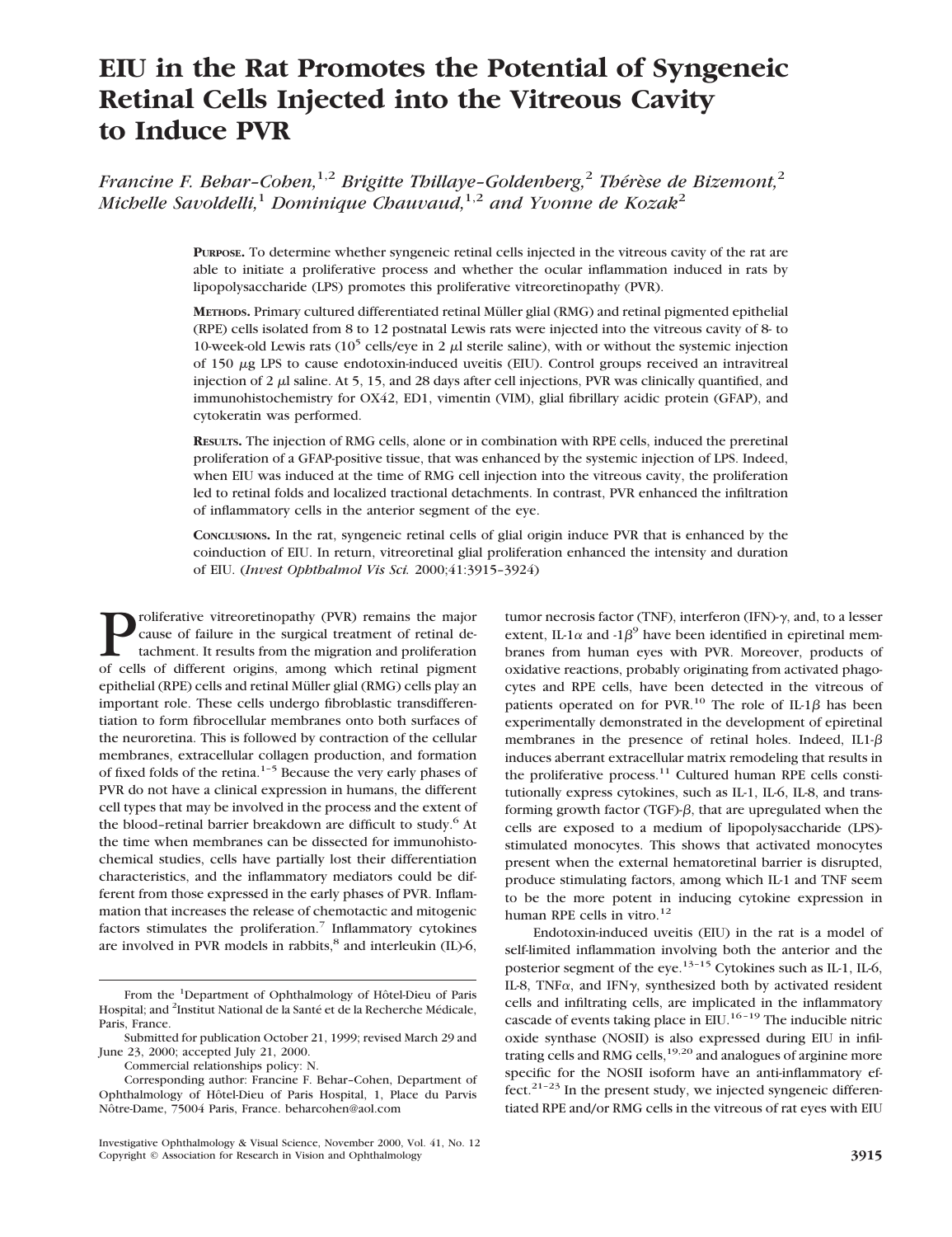to answer the following questions: Do syngeneic RPE or RMG cells injected separately into the vitreous cavity initiate a proliferative process, or do they have to be injected in combination? Does the ocular inflammation induced in rats by LPS promote the proliferation of syngeneic RPE and/or RMG cells injected into the vitreous cavity?

# **MATERIALS AND METHODS**

#### **Preparation of Retinal Resident Cells**

RPE and RMG cells were isolated from Lewis rat retinas on postnatal days 8 through 12, by a method previously described.<sup>24</sup> Briefly, eyeballs from decerebrated young rats were incubated in Dulbecco-modified Eagle's medium (DMEM) containing 0.2% trypsin (Difco, Detroit, MI) and 100 U/ml collagenase type CS-1 (Worthington, Freehold, NJ). For RMG cells, the neural retinas were separated from the lens and vitreous, cut into small fragments, and plated in 100-mm petri dishes in DMEM containing 10% fetal calf serum (FCS). After 3 to 4 days, fragments were removed by extensive rinsing with phosphatebuffered saline (PBS), and the remaining flat cell population (mainly RMG cells)<sup>24</sup> were refed with DMEM. RMG cells grew rapidly. For RPE cells, pigment epithelium sheets were gently dissociated after rinsing with PBS containing 0.02% EDTA and 0.05% trypsin and the cells seeded as dispersed suspensions in DMEM containing 10% FCS. The purity of cultures was controlled by immunocytochemical staining.<sup>24</sup> Briefly, cells on coverslips were incubated with the following antibodies: polyclonal antibody anti-CRALBP, a marker specific for RPE cells; polyclonal antibody anti-GS, a marker specific for RMG cells; monoclonal antibody OX42 (antiC3b antigen and a marker for macrophages subsets including microglia); and polyclonal antibody anti-vWF, a marker for vascular endothelial cells. RMG and RPE cells were frozen as primary cultures and then were defrosted and suspended in DMEM, centrifuged at 1000 rpm for 10 minutes, and injected into the vitreous at a concentration of  $10<sup>5</sup>$  cells in 2  $\mu$ l in sterile pyrogen-free 0.9% NaCl. Cell viability was controlled by trypan blue counting before injection. After defrosting, an average of 17% of RMG cells and 20% of RPE cells observed were dead.

Dead RPE and RMG cells were injected into the vitreous cavity of four eyes of four rats that received a systemic injection of LPS as a control group. Dead cells were obtained by UV irradiation, and cell viability was controlled by trypan blue counting. RMG cells were more resistant to irradiation than RPE cells. A 15-minute irradiation killed 90% of RPE cells, whereas a 4-hour irradiation was necessary to kill 90% of the RMG cells.

#### **Experimental Protocol**

**Induction of EIU.** Inbred Lewis rats, 8 to 10 weeks old (Pierre Ravaut, Institut National de la Recherche Agronomique, Nouzilly, France) were injected in the right foot pad with LPS from *Salmonella typhimurium* (Sigma, St. Louis, MO) at 150  $\mu$ g per rat in a volume of 150  $\mu$ l sterile pyrogen-free saline.13,25,26 The experiments were conducted in accordance with the ARVO Statement for the Use of Animals in Ophthalmic and Vision Research.

**Intravitreal Injection of Retinal Cells.** Before intravitreal injection, rats were anesthetized with intraperitoneal injection of pentobarbital (40 mg/kg Nembutal; Abbot, Saint-Remy sur Avre, France), and the pupil was dilated with 1 drop of tropicamide (Mydriaticum; Chibret, Clermont Ferrand, France). Injections  $(2 \mu l)$  were performed using a sterile Hamilton syringe (Poly-Labo, Paris, France) and 30-gauge disposable needles (Microlance3; Becton Dickinson, Madrid, Spain) under an operating microscope. A coverslip was adapted on the corneal surface to control the fundus during the injection. Pictures of the fundus were obtained by using a retinograph for small animals (Kowa Genesis; Luneau, Chartres, France) immediately after the cell injections. Any bleeding or a lens touch observed at the end of the injection excluded the rat from the protocol.

Rats (four eyes per group) received injections of RPE cells, RMG cells, a mixture of RPE and RMG cells (RPE+RMG;  $10^5$ ) cells in 2  $\mu$ l sterile pyrogen-free saline 0.9%), or saline. These four types of intravitreal injections were administered to rats that were or were not stimulated by the systemic injection of LPS at the time of the ocular injections. Therefore, one group of rats received both the intravitreal injections and the systemic injection of LPS, whereas the other received only the intravitreal injections.

To study the early stages of proliferation, eight rats with eyes injected with RPE+RMG and stimulated with LPS were killed at day 5 and excised eyes examined by either classic histology (four eyes) or immunohistochemistry (four eyes). At further stages (15 and 28 days) EIU-affected animals (four eyes per group) injected with RPE, RMG, RPE+RMG, or saline were killed for immunohistochemistry.

## **Follow-up**

**Clinical Observation.** Animals were examined daily by biomicroscopy and indirect ophthalmoscopy. Retinophotographs were taken after the injection and at 5, 15, and 28 days. The proliferative response was evaluated according to the following grade scale, as shown on fundus pictures in Figure 1: 0, no proliferative response; 1, intravitreal proliferation; 2, preretinal membrane formation with retinal folds; 3, white dense membrane covering the retina with retinal folds, localized retinal detachments, with or without localized posterior capsular cataract. After the injection of the cells, a vitreal Tyndall effect was observed in the entire vitreous cavity, suggesting that the injected cells spread throughout the vitreous cavity and did not stay at the injection site, as was described with injections in the rabbit vitreous.

In one experiment, at 15 days after the injection into the vitreous of the different cell types, the eyes (four per group) were enucleated for dissection under a binocular microscope. The ocular globes were cut pre-equatorially and photographed to show the gross aspect of the retina in situ (Fig. 3).

To assess the severity of uveitis, rats were examined at 24 hours and 4 and 6 days after LPS injection. The severity of EIU was graded from 0 to 4 by a masked investigator as follows: 0, no inflammatory reaction; 1, discrete dilation of the iris and conjunctival vessels; 2, moderate dilation of the iris and conjunctival vessels; 3, intense iridal hyperemia with flare in the anterior chamber; 4, same clinical signs as grade 3 plus the presence of fibrinous exudate in the pupillary area with intense flare in the anterior chamber.<sup>20</sup> The EIU grade of rats injected in the vitreous with RMG or saline was compared using the nonparametric Mann–Whitney test.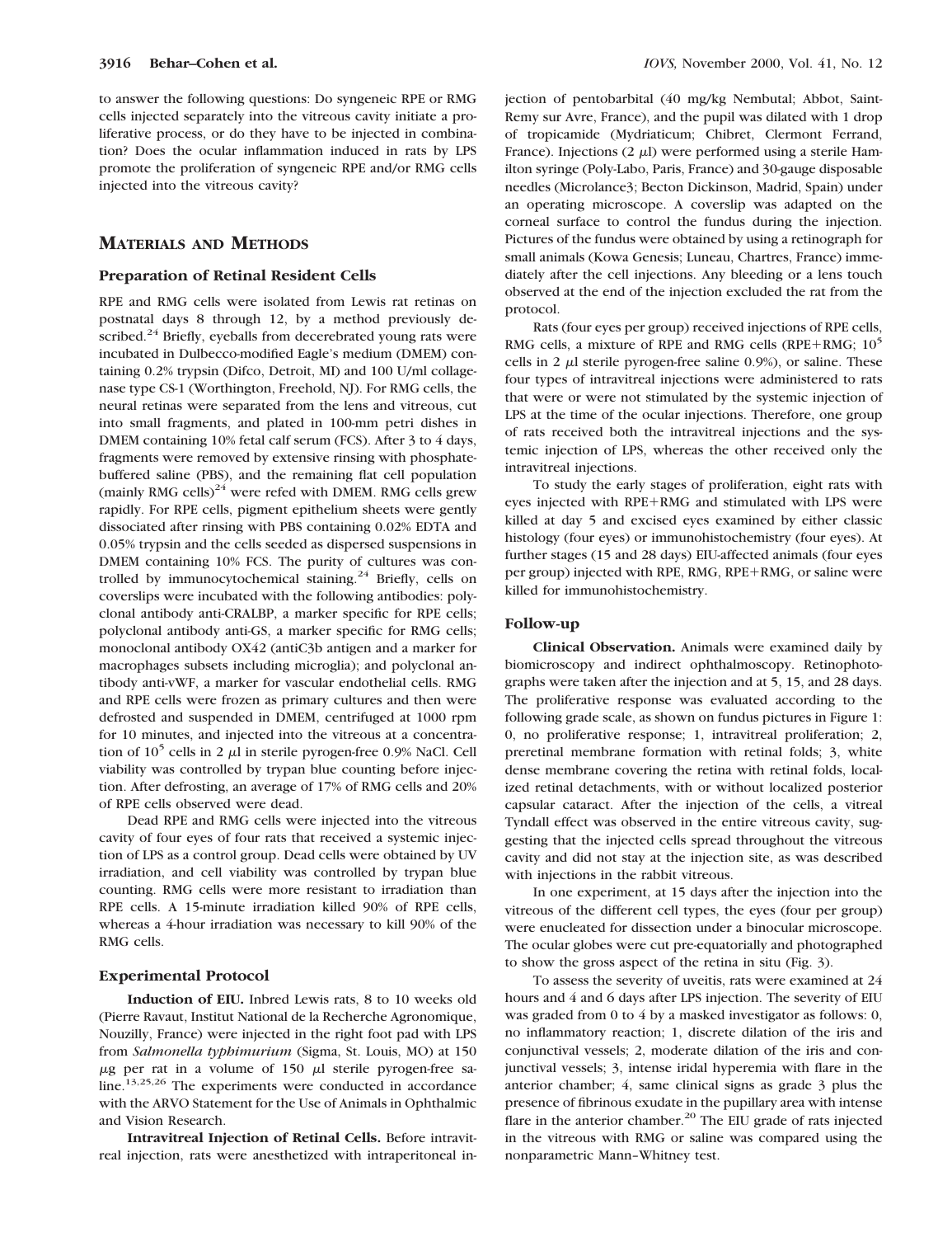

FIGURE 1. Retinophotographies showing the proliferation scale: 0, no proliferative response; 1, intravitreal proliferation; 2, preretinal membrane formation with retinal folds; and 3, *white*, dense membrane covering the retina with retinal folds, localized retinal detachments, with or without localized posterior capsular cataract.

**Histopathologic Examination.** At the time of death, 5, 15, and 28 days after the cell injections with or without systemic LPS injection, rats were anesthetized with pentobarbital (40 mg/kg Nembutal, Abbot) and perfused with 2% paraformaldehyde. Eyes were enucleated and postfixed for 1 hour in 2% paraformaldehyde at room temperature, rinsed in 5% sucrose for 5 hours at 4°C, and then incised in the sclera, incubated overnight in 15% sucrose at 4°C, and stored at  $-20^{\circ}$ C. The eyes were then included in optimal cutting temperature (OCT; Tissue-Tek; Miles, Elkhart, IN) and  $10-\mu m$  frozen sections were mounted on gelatin-covered slides to perform immunohistochemical analysis.

#### **Immunohistochemistry**

**OX-42 and ED1.** OX-42 antibody (anti-C3b receptor) was used as a marker for microglia, activated macrophages, dendritic cells, and polymorphonuclear leukocytes and ED1 antibody as a marker for monocytes, macrophages, and some dendritic subpopulations.14 Sections were washed with PBS, rinsed, incubated for 1 hour at 37°C with PBS containing 5% skimmed milk, and then incubated with either monoclonal OX-42 antibody (anti-C3b receptor) or monoclonal ED1 antibody (Serotec, Oxford, UK), each diluted 1:100 in PBS 1% skimmed milk. After they were washed in PBS, sections were

incubated with biotinylated sheep anti-mouse IgG (1:10 in PBS-1% skimmed milk) and then with fluorescein isothiocyanate (FITC)–conjugated streptavidin (1:100 in PBS-1% skimmed milk), for 1 hour at room temperature. After another washing, they were secured with coverslips. Results of control experiments using rabbit preimmune serum or omitting the first antibody were negative (data not shown).

**GFAP, Vimentin, and Cytokeratin.** Mouse monoclonal anti-vimentin (VIM; Sigma) is a marker of one of the five groups of cytoskeletal intermediate filaments, and mouse monoclonal anti-pan epithelial cytokeratin (CytoK; Boehringer–Mannheim, Mannheim, Germany) is an antibody that reacts with an epitope common to all cytokeratins,<sup>1-19</sup> found in all epithelia. Proliferating RPE were more specifically identified by the cytokeratin 18 antibody (Zymed, San Francisco CA). $27$  Each antibody was used at a dilution of 1:50 in PBS-1% skimmed milk, except anti-cytokeratin 18, which was used at 1:10. The rabbit polyclonal antibody anti-glial fibrillary acidic protein (GFAP; Dako, Carpinteria, CA), directed at GFAP was used diluted at 1:100. After a washing, sections were incubated for 1 hour with biotinylated sheep anti-mouse IgG (1:50 in PBS-1% skimmed milk) or with biotinylated sheep anti-rabbit IgG (1:50 in PBS-1% skimmed milk) and then for 1 hour with fluorescein-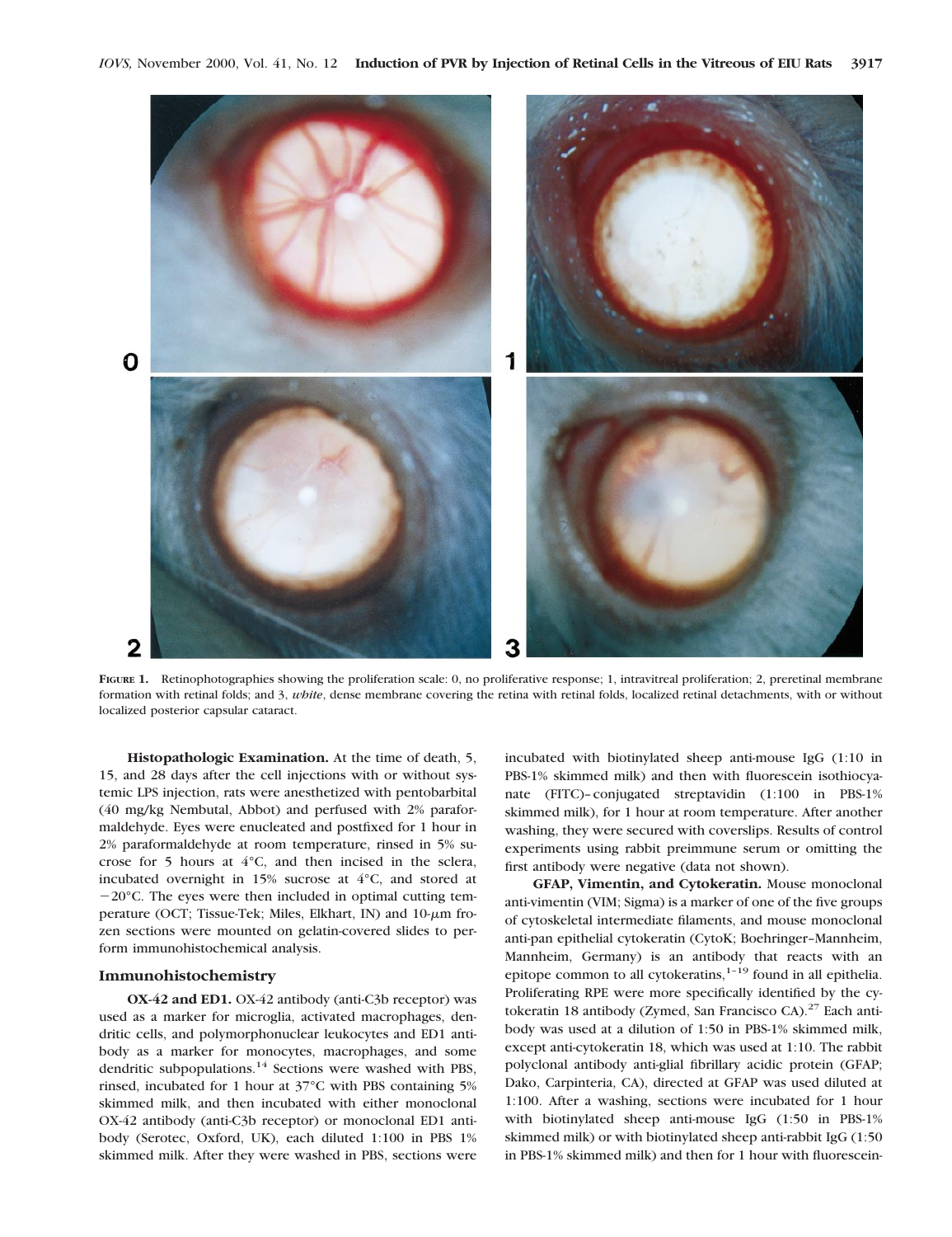

**FIGURE 2.** Proliferation grade. Results of clinical examinations at 15 (**A**) and 28 (**B**) days after intravitreal injections.

conjugated streptavidin (1:50 in PBS-1% skimmed milk; Amersham Life Science, Little Chalfont, UK). Sections were observed using a photomicroscope (FXA; Nikon, Tokyo, Japan).

## **RESULTS**

## **Clinical Examination**

**EIU Grade.** The intravitreal injection of RMG cells enhanced and prolonged the severity of EIU. At 24 hours after LPS injection, the EIU grade of rats that received the intravitreal injection of RMG cells was  $3.12 \pm 1.25$  ( $n = 8$ ), compared with  $1.12 \pm 0.35$  ( $n = 8$ ) for rats that were injected with saline ( $P =$ 0.003). At 4 days after LPS injection, the EIU grade was 2.25  $\pm$ 0.46  $(n = 8)$  in the group that received the RMG injection compared with  $1.12 \pm 0.35$  in the group that received saline  $(P = 0.001)$ . At 6 days, the EIU grade was still 2.0  $\pm$  0.44 (*n* = 6) in the group of rats injected with RMG cells, whereas it was  $0.8 \pm 0.4$  ( $n = 6$ ) in the saline-injected group ( $P = 0.03$ ).

**PVR 15 Days after the Injection of Retinal Cells.** Clinically, no anterior inflammation was detected at 15 days in any eyes injected with RMG or RPE cells, and in the control group of rats that received only saline injected into the vitreous cavity with or without LPS, findings in the fundus examination were normal (Fig. 2A).

In the group of rats that received retinal cells without LPS stimulation, a limited intravitreal proliferation arising from the retina could be observed but no retinal detachment (Fig. 2). Among eyes injected only with RPE cells, two eyes had no proliferative response, and two eyes had mainly an intravitreal fibrocellular formation arising from the optic nerve head. On the contrary, in the eyes injected with RMG cells with or without RPE cells, the ocular inflammation induced by LPS enhanced the level of membrane formation. Indeed, prolifera-

tion was observed in 10 of 12 eyes (Fig. 2): A grade 3 PUR was observed in 3 of 4 eyes when RMG cells were injected alone and in all eyes when RPE+RMG were injected. At PVR grade 3, a white, dense neoformed tissue extended into the vitreous and onto the retinal surface, altering the visibility of the retina and the retinal vessels, which appeared dilated at the periphery of the retina (Fig. 1). This aspect was confirmed by the direct examination of the retina at 15 days after the injection of RPE+RMG cells and LPS, during the dissection (Fig. 3). Multiple folds and localized detachment were observed, particularly at the posterior pole (Fig. 3B), in comparison with the retina of the rat that received only the saline injection (Fig. 3A).

Therefore, the strongest proliferative process was induced by the injection of RMG or the coinjection of RMG and RPE cells in EIU-affected eyes.

**PVR 28 Days after Injection of Cells.** No proliferation was observed in any eyes that received saline injection in the vitreous, with or without LPS injection (grade 0; Fig. 2B).

When no EIU was induced, no retinal detachment (grade 3) was ever observed, and no proliferative response (grade 0) was noted in  $4$  of 12 injected eyes. When RMG or RMG+RPE were injected, a limited intravitreal and prepapillary proliferation of grade 1 or 2 could be observed in 50% of the eyes. When the injected cells were only RPE, a prepapillary membrane was observed in one eye only. Therefore, RMG seems more potent than RPE to stimulate an intravitreal and preretinal proliferation in the normal rat eye.

When EIU was induced, the clinical observation was different. In the eyes that received either RMG alone or the coinjection of RMG and RPE cells, the progressive intravitreal and preretinal proliferation led to localized folds and localized retinal detachments in all cases. In some eyes, the retina could hardly be examined because of the dense membrane formation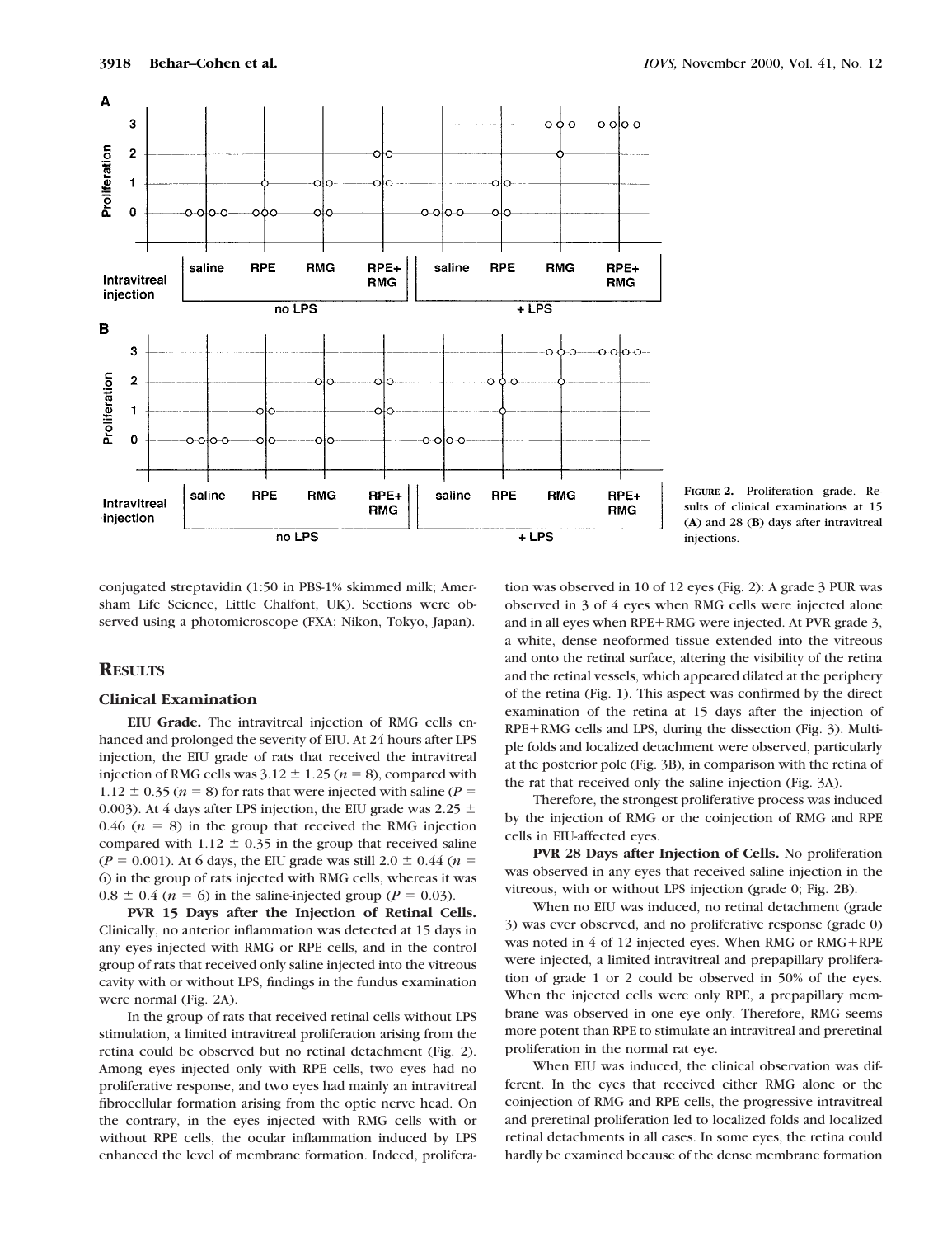

**FIGURE 3.** Pictures of the retina in situ during dissection of ocular globes. (**A**) Retina of a rat 15 days after systemic injection of LPS and saline  $(2 \mu I)$  intravitreal injection, showing a normal flat retina. **(B)** Retina of a rat 15 days after systemic injection of LPS and RPE+RMG intravitreal injection, showing a *white* dense membrane at the retinal surface. The retina seemed folded, and retinal vessels, only visible at the periphery, were dilated and tortuous.

developing into the vitreous. Moreover, a localized subcapsular posterior cataract occasionally appeared (3 of 14 eyes, PVR grade 4) at a late stage of the proliferation  $(>15 \text{ days})$ . This cataract seemed to originate from proliferating cells growing on the anterior retina that invaded the posterior capsule. This phenomenon was identified when eyes were dissected under a microscope. When dead RMG+RPE cells were injected into the vitreous of rats stimulated by systemic injection of LPS, no clinical or histologic proliferation was observed at any time of examination (from day 1 to 28; data not shown).

## **Histologic and Immunohistochemical Analysis of Eyes 5 Days after RPE**1**RMG Injections and Systemic Stimulation with LPS**

As shown in Figure 4, at this early time point, there were already numerous cells at the retinal surface in an extracellular matrix that could be fibrin and collagen fibrils (Figs. 4A, 4D). Cells at the retinal surface had established connections with the inner retina (Fig. 4B), and in some areas true ruptures of the inner limiting membrane (ILM) could be observed (Fig. 4E). Numerous cell phenotypes constituting these early membranes were demonstrated on semithin sections (Fig. 4D) and by

immunohistochemistry. Indeed, at that stage, ED1- (Fig. 4G) and GFAP-positive cells (Fig. 4F) were found in the vitreous and over the retinal surface. Pan anti-cytokeratin identified no RPE over the ILM and in the vitreous but labeled the resident RPE (Fig. 4H). This finding suggests that injected RPE cells had probably already undergone apoptosis at that time. Anti-cytokeratin 18 antibody confirmed the absence of RPE cells in the vitreous and labeled the resident RPE, suggesting that they were in a proliferative state. Giant cells could correspond to phagocytic macrophages' having ingested RPE (Fig. 4B). This finding is currently under investigation in the very early days of this PVR model.

## **Immunohistochemical Analysis of Eyes 15 and 28 Days after Injections**

At 15 days, in control rats with EIU that had saline injected into the vitreous, rare ED1-positive (Fig. 5A) and OX42-positive (Fig. 5B) cells were still present in the iris and ciliary body, and some OX42-positive cells were found in the retina (Fig. 5E). In these rats, positive staining of retinal RMG cells with anti-GFAP and anti-VIM antibodies was observed, but no membrane formation in the vitreous or at the retinal surface (Figs. 5C, 5D). In control rat eyes that received no injection of cells or LPS, no anti-GFAP and no anti-VIM staining was observed (results not shown), suggesting that LPS induced an activation of retinal glial cells that lasted at least 15 days after the clinical uveitis. In contrast, in control eyes of animals injected in the footpad with LPS only, no inflammatory cells could be detected at that time (data not shown).

When RMG and RPE cells were injected into the vitreous of rats that did not receive LPS, positive staining of RMG cells with GFAP and VIM was observed throughout the retina, but no membrane formation, retinal proliferation, or retinal folds were observed (not shown). When RMG cells, with or without RPE cells, were injected into EIU-affected eyes, the number of OX42- and ED1-positive cells observed in the iris and ciliary body (Figs. 6A, 6B, 7A, 7B) seemed to be increased compared with EIU-affected eyes that received only saline intravitreal injection. The intravitreal injection of retinal cells prolonged the cell infiltration in the anterior segment of eyes with EIU, but not in the retina (Fig. 7E compared with 6E).

Immunohistochemistry confirmed the clinical observation of preretinal proliferation that was positively labeled by anti-GFAP and anti-VIM glial antibodies (Figs. 6, 7), covering the whole retinal surface (Figs. 6C, 7C) and causing in some cases localized retinal detachment (Figs. 7D, 7E, 7F) mostly in the case of RMG injection. At the ILM level, the GFAP-positive proliferative process seemed to originate from resident glial cells that looked disorganized (Fig. 7C).

In rats with EIU that were injected with  $RMG+RPE$ , strong GFAP and VIM positivity was detected in all resident RMG cells located either in continuity with or at a distance from the membranes, throughout their length. The vitreal end feet of RMG cells seemed disorganized. Cytokeratin labeling was dense in the RPE layer (Figs. 5F, 6F), in comparison with the staining found in the saline+LPS-injected eyes, suggesting that the resident RPE cells could have proliferated, even in places where no retinal detachment was observed (Fig. 6F). At this time point, the injected cells could no longer be observed in the vitreous or at the ILM surface. The same observations was made in the group of rats injected with RMG and RPE cells and stimulated with LPS. However, in this case, the intravitreal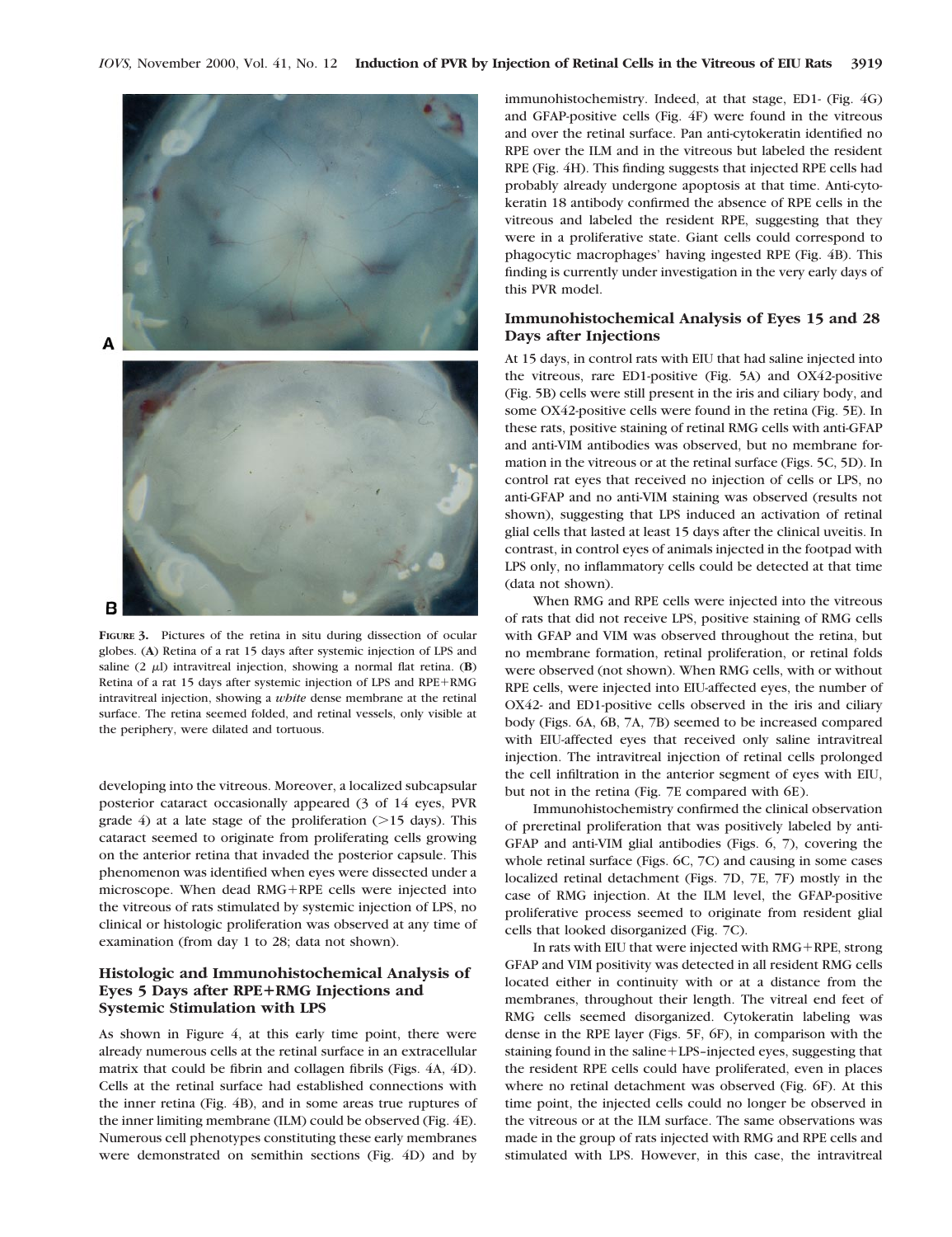

**FIGURE 4.** Histologic and immunohistochemical analysis of eyes 5 days after RPE+RMG injections and systemic stimulation with LPS. (**A**) Histologic section of the retina, showing a membrane in formation at the retinal surface. (**B**) Higher magnification, showing numerous cell phenotypes and a macrophage ingesting fragmented nuclei cells (*arrow*). (**C**) Retinal epithelium at a site where multiple layers can be observed growing on a preserved Bruch membrane (*arrows*). (**D**) Semithin section of inner retina showing a membrane in formation at the retinal surface. (**E**) Rupture of the ILM (*arrow*). (**F**) GFAP immunohistochemistry showing irregularities of the retinal surface and numerous positive cells over the retina and in the vitreous (*arrows*). (**G**) ED1 immunohistochemistry showing numerous positive cells in the vitreous and over the retina. (**H**) Pancytokeratin immunohistochemistry showing no positive cells labeled in the vitreous or over the retina and a thick staining of the resident RPE layer. Magnification,  $(A) \times 165$ ;  $(B)$  $\times$ 350.

proliferation was so dense in some cases (as shown on direct examination of the dissected retina (Fig. 3) that it was very difficult to obtain sections without damaging the retina. In the eyes in which the retina could be observed, the glial fibrous membrane on the retinal surface also led to tractional retinal detachments. The same observations were made at 28 days after the injections, demonstrating that the proliferative process took place rapidly after cell injections and then did not decrease in the course of time.

# **DISCUSSION**

These experiments were designed to evaluate the effect of the injection of syngeneic retinal cells of epithelial and glial origin into the vitreous cavity of rats with an acute ocular inflammation induced by systemic LPS injection. PVR is thought to be due to the proliferation and activation of mostly RPE and glial retinal cells located in the vitreous cavity when a retinal tear has occurred.<sup>7</sup> However, several critical events could play a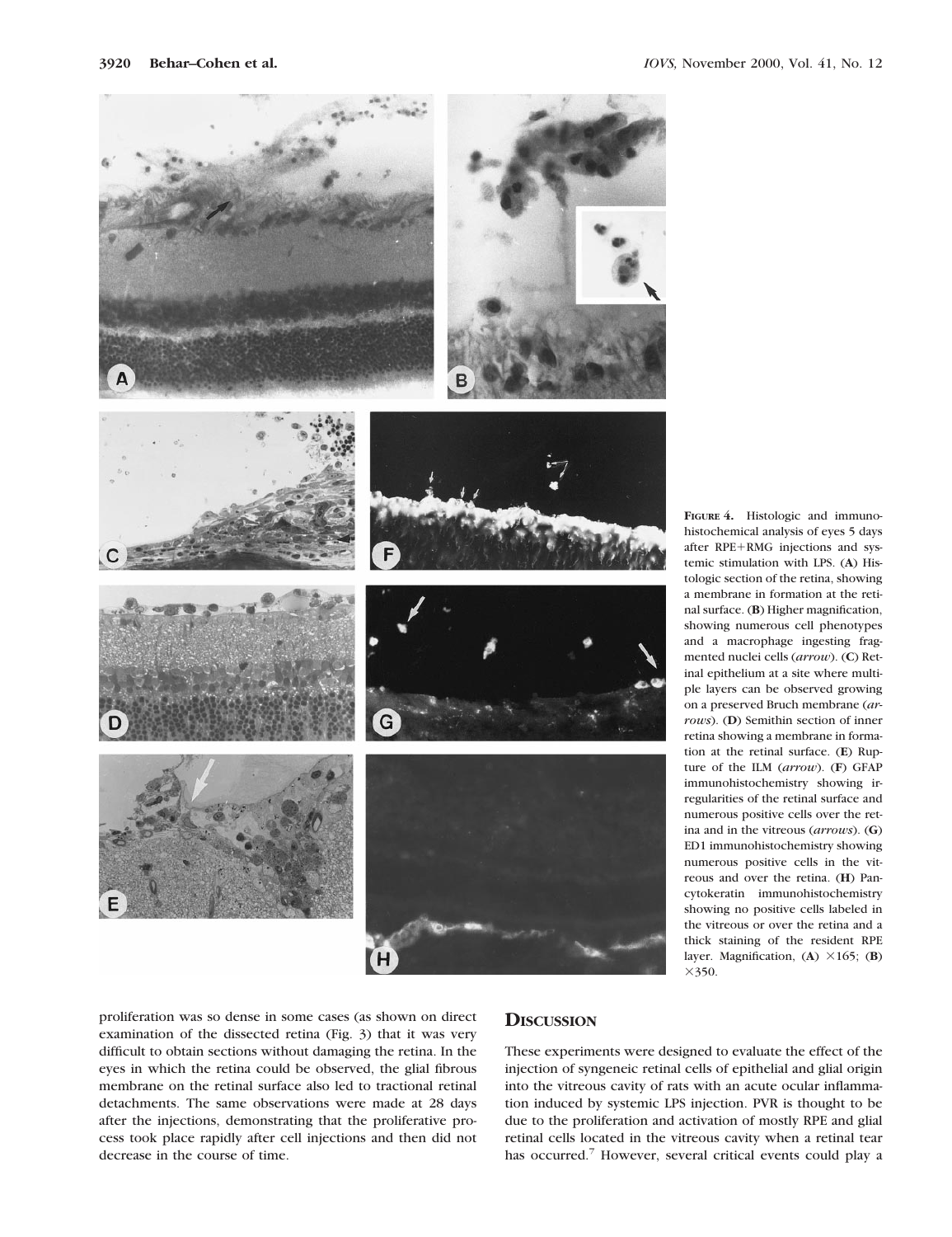

**FIGURE 5.** Immunohistochemistry 15 days after systemic LPS injection and saline intravitreal injection. Ciliary body: (**A**) ED1 and (**B**) OX-42 staining. Very few ED1- and OX42-positive cells were still present in the iris–ciliary body at 15 days after LPS injection. Retina: (**C**) GFAP staining, showing activated RMG cells; (**D**) VIM staining; (**E**) OX-42 staining, showing microglia in the retina but no 0X-42-positive infiltrating cells; and (**F**) pancytokeratin staining of the resident RPE cells.

role in the development of PVR: the number of cells in the vitreous cavity, the cell types, the interaction between cells located in the vitreous and the resident retinal cells, the presence of diffusible mediators, and a blood–ocular barrier breakdown. In experimental models of retinal detachments, all nonneuronal cell types of the detached and the nondetached retina proliferate at a maximal rate 3 to 4 days after the onset of the detachment.<sup>28</sup> Whether the proliferative messages originate from the detached retina, the RPE, the dislocated retinal cells in the vitreous, or the inflammatory cells or in relation to the blood-ocular barrier breakdown<sup>29</sup> is not known.

Our results show that the injection of RMG cells into the vitreous of LPS-stimulated rats, alone or in combination with RPE cells, induces the formation of glial tissue at the retinal surface, which is responsible for localized retinal detachments.

EIU is a self-limited inflammation of both segments of the eye in which the cytokines expressed in the eye tissues and media are very similar to those detected in animal models of PVR and in human PVR.<sup>9,11,15,18</sup> Moreover, an activation of retinal cells by the systemic injection of LPS is observed as is the case when the retina is detached.<sup>3,4,5,28-32</sup> The syngeneic retinal cells injected into the vitreous cavity of rat eyes with EIU were thus in a biologic environment that was close to that of the early phase of retinal detachment.

EIU clearly increased the density of membranes induced by the injection of retinal cells, which could be related to an activation of the resident RMG cells that increases their potential to proliferate and synthesize an extracellular matrix. Indeed, although no labeling was detected in normal control retina, in rats with EIU alone or combined with the injection of saline in the vitreous, positive GFAP staining of resident RMG cells was observed up to 16 days after LPS injection (not shown), but no membrane formation ws observed. It is not clear whether the proliferating membranes originated from the injected cells or from an activation of RMG resident cells. But, the activation of the RMG cells of the whole retina, the irregularities of the end feet of the Müller cells at the ILM, and the presence of numerous astrocytes in this region are arguments in favor of this latest hypothesis. Whether cells present in the PVR membranes could at least partially originate from migrating retinal glial cells is another possibility. Indeed, systemic injection of LPS has been shown to induce a massive invasion of the retina by OX42+macrophage-microglial cells, which decreases from 72 hours to return to normal at  $14$  days.<sup>33</sup> In contrast, in EIU-affected rats with proliferative membranes, a cellular inflammation is still observed 14 to 15 days after LPSinjection, which indicates a long-lasting inflammatory process. Inflammation induced by EIU enhanced the proliferative process that in return enhanced and prolonged ocular cell infiltration.

The first event that was observed after RMG or RPE+RMG injections, at day 5, was disruption and irregularities of the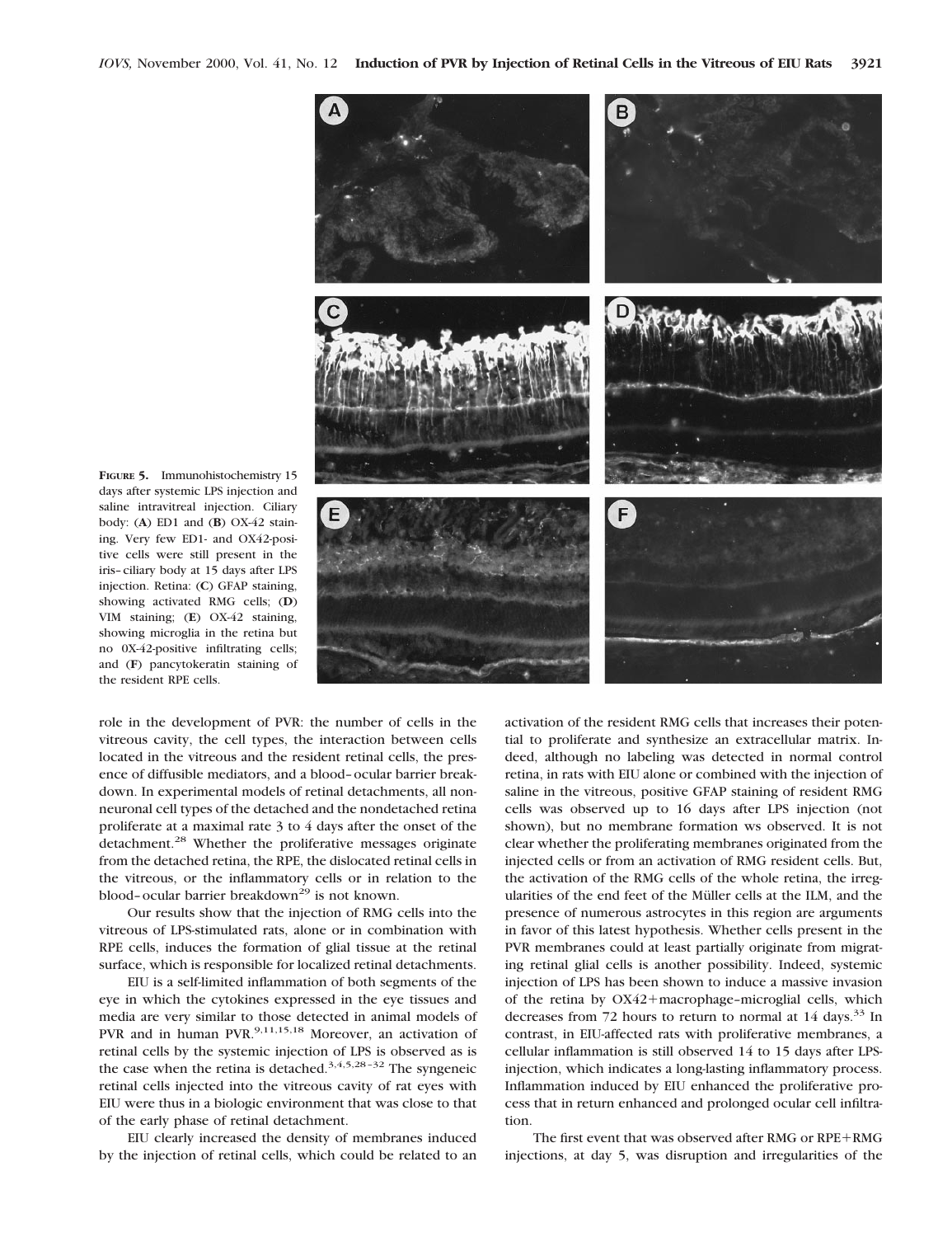

**FIGURE 6.** Immunohistochemistry 15 days after systemic LPS injection and RPE+RMG intravitreal injection. Ciliary body: (**A**) ED1 and (**B**) OX-42 staining showed numerous infiltrating cells still present in the anterior segment at 15 days after LPS and cell injections. Retina: (**C**) GFAP staining showing a disorganized inner retina and glial proliferation at the retinal surface; (**D**) VIM staining of the neoformed tissue; (**E**) OX-42 labeling of the microglia but showing no infiltrating cells; and (**F**) pancytokeratin, staining showing a thick RPE layer in a proliferative state, as was shown by anti-cytokeratin 18 labeling (not shown).

ILM, disorganization of RMG cell end feet, in addition to intraretinal GFAP labeling, followed by the formation of GFAP and VIM-positive tissue, leading to tractional detachments. It has been shown recently that RMG cells injected in the rabbit vitreous induce antigenic changes of RMG into the retina itself, leading to the expression of contractile protein. Dislocated RMG cells could therefore participate in the activation of intraretinal RMG cells. $34$  It is of interest that RPE was the less potent cell type for the induction of a preretinal or intraretinal proliferation. This could be explained by the relatively low amount of injected cells, because the proliferative critical mass of cells for the rabbit PVR is  $250,000$ ,  $35,36$  but no critical mass has been determined for the rat; by rapid death of RPE cells as soon as 5 days after injection, as shown by the absence of proliferative RPE cells in early cellular membranes, or in the vitreous. TGF- $\beta$ , which is expressed during EIU, has been shown to have a proapoptotic effect on cultured RPE cells in vitro, whereas no apoptosis could be detected in glial cells. $37$ This suggests that in our experimental conditions, apoptosis of the injected retinal cells could occur early after their intravitreal injection, whereas glial proliferation from the activated resident RMG cells would persist for longer periods. This hypothesis is currently under examination. However, RPE cells, present early, seem to play the role of starter in the proliferative process, because the coinjection of  $RMG+RPE$  was more potent than RMG cells alone. The synthesis of cytokines by RPE cells and the release of growth factor by the dying cells could be involved in this starter effect. Retinal cells in contact with the vitreous show strong phenotypic changes,<sup>38</sup> and stimulated RPE and glial cells themselves synthesize cytokines that act in an autocrine, paracrine, or intracrine manner. In return, after RMG cell injection, the RPE layer from the host retina was much thicker, as shown by cytokeratin labeling, even in the absence of retinal detachment. This was further confirmed by the presence of RPE cells in the retinal folds.

The type of proliferation observed in our model was similar to that induced in the rabbit by RMG cell intravitreal injection<sup>39</sup> and by dispase intravitreal injection.<sup>40</sup> The prepapillary injection of dispase allowed the formation of proliferative retinopathy with retinal folds and localized traction retinal detachment, which are thought to originate from activation of native cells.<sup>40</sup> However, total retinal detachments did not occur as in other experimental models of PVR that have been developed in the rabbit using injections of heterologous cells or homologous fibroblasts. $41-44$  Those models efficiently induce total tractional retinal detachment and could be very effective for therapeutic screening, but they may have a very different pathogenesis than human PVR.

In conclusion, in our experiments EIU enhanced vitreoretinopathy induced by the injection of syngeneic retinal cells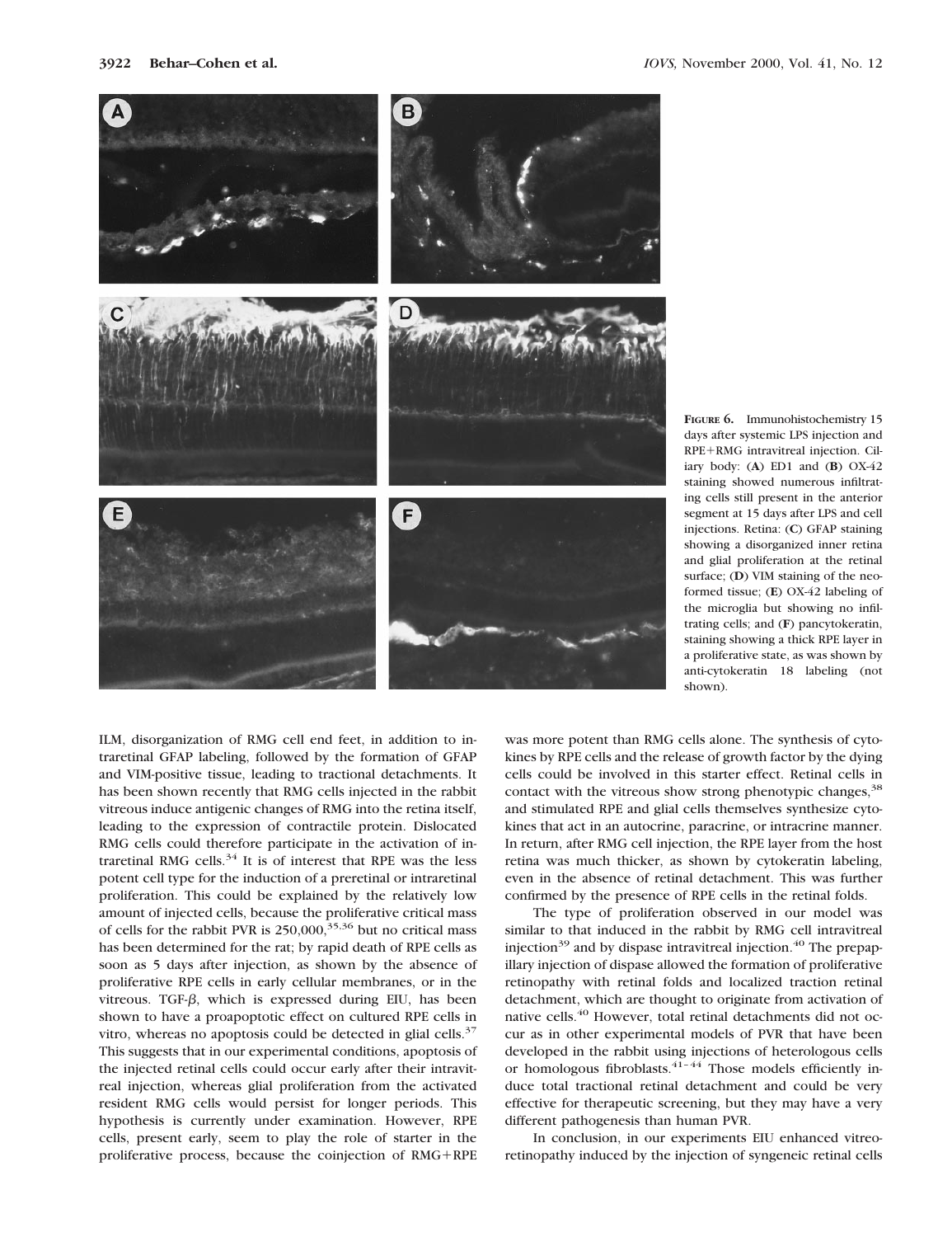**FIGURE 7.** Immunohistochemistry 15 days after systemic LPS injection and RMG cell intravitreal injection. Ciliary body: (**A**) ED1 and (**B**) OX-42 staining showing infiltrating cells still present in the anterior segment at 15 days. Retina: (**C**) GFAP staining showing marked glial proliferation at the retinal surface; (**D**) VIM staining showing a localized neuroretinal detachment; (**E**) OX-42 labeling showing a localized neuroretinal detachment with microglia and very few positive cells at the retinal surface; and (**F**) pancytokeratin staining at the level of a localized detachment showing a thick RPE and some positive cells in the detached area, corresponding to migrating RPE.



in the vitreous cavity. Correlatively, the injection of retinal cells increased clinical inflammation and cytokine expression in the iris–ciliary body and in the retina, which is also correlated to development of vitreoretinopathy. This PVR model in the rat could be of use in further study of cellular interactions in the vitreous and between the vitreous and the retina and particularly study of the early events occurring at the vitreoretinal interface.

#### *References*

- 1. Machemer R, Laqua H. Pigment epithelium proliferation in retinal detachment (massive periretinal proliferation). *Am J Ophthalmol.* 1975;80:1–23.
- 2. Machemer R, Van Horn D, Aaberg TM. Pigment epithelial proliferation in human retinal detachment with massive periretinal proliferation. *Am J Ophthalmol.* 1978;85:181–191.
- 3. Van Horn DL, Aaberg TM, Machemer R, Fenzi R. Glial cell proliferation in human retinal detachment with massive periretinal proliferation. *Am J Ophthalmol.* 1977;84:383–393.
- 4. Laqua H, Machemer R. Glial cell proliferation in retinal detachment (massive periretinal proliferation). *Am J Ophthalmol.* 1975;80: 602–618.
- 5. Newsome DA, Rodrigues MM, Machemer R. Human massive periretinal proliferation: in vitro characteristics of cellular components. *Arch Ophthalmol.* 1981;99:873–880.
- 6. Campochiaro PA, Bryan JA III, Conway BP, Jaccoma EH. Intravitreal chemotactic and mitogenic activity: implication of blood-

retinal barrier breakdown. *Arch Ophthalmol.* 1986;104:1685– 1687.

- 7. Campochiaro PA. Pathogenic mechanisms in proliferative vitreoretinopathy*. Arch Ophthalmol.* 1997;115:237–241.
- 8. Planck SR, Andresevic J, Chen JC, et al. Expression of growth factor mRNA in rabbit model system *Curr Eye Res*. 1992;11:1031– 1039.
- 9. Limb GA, Alam A, Earley O, Green W, Chignell AH, Dumonde DC. Distribution of cytokine protein within epiretinal membranes in proliferative vitreoretinopathy. *Curr Eye Res.* 1994;13:791–798.
- 10. Boker T, Augustin AJ, Spitnas M, Lutz J. Increased lipid peroxide level and myeloperoxidase activity in the vitreous of patients suffering from proliferative vitreoretinopathy. *Graefes Arch Clin Exp Ophthalmol.* 1994;232:652–656.
- 11. Kosnosky W, Li TH, Pakalnis VA, Fox A, Hunt RC. Interleukin  $1-\beta$ changes the expression of metalloproteinases in the vitreous humor and induces membrane formation in eyes containing preexisting retinal holes. *Invest Ophthalmol Vis Sci.* 1994;35:4260– 4267.
- 12. Jaffe G, Roberts WL, Wong HL, Yurochko AD, Cianciolo GJ. Monocyte-induced cytokine expression in cultured human retinal pigmented epithelial cells. *Exp Eye Res.* 1995;60:533–543.
- 13. Ruiz–Moreno JM, Thillaye B, de Kozak Y. Retinochoroidal changes in Endotoxin-induced uveitis in the rat. *Ophthalmic Res.* 1992;24: 162–168.
- 14. McMenamin PG, Crewe J. Endotoxin-induced uveitis: kinetic and phenotype of the inflammatory cell infiltrate and the response of the resident tissue macrophages and dendritic cells in the iris and ciliary body. *Invest Ophthalmol Vis Sci.* 1995;36:1949–1959.